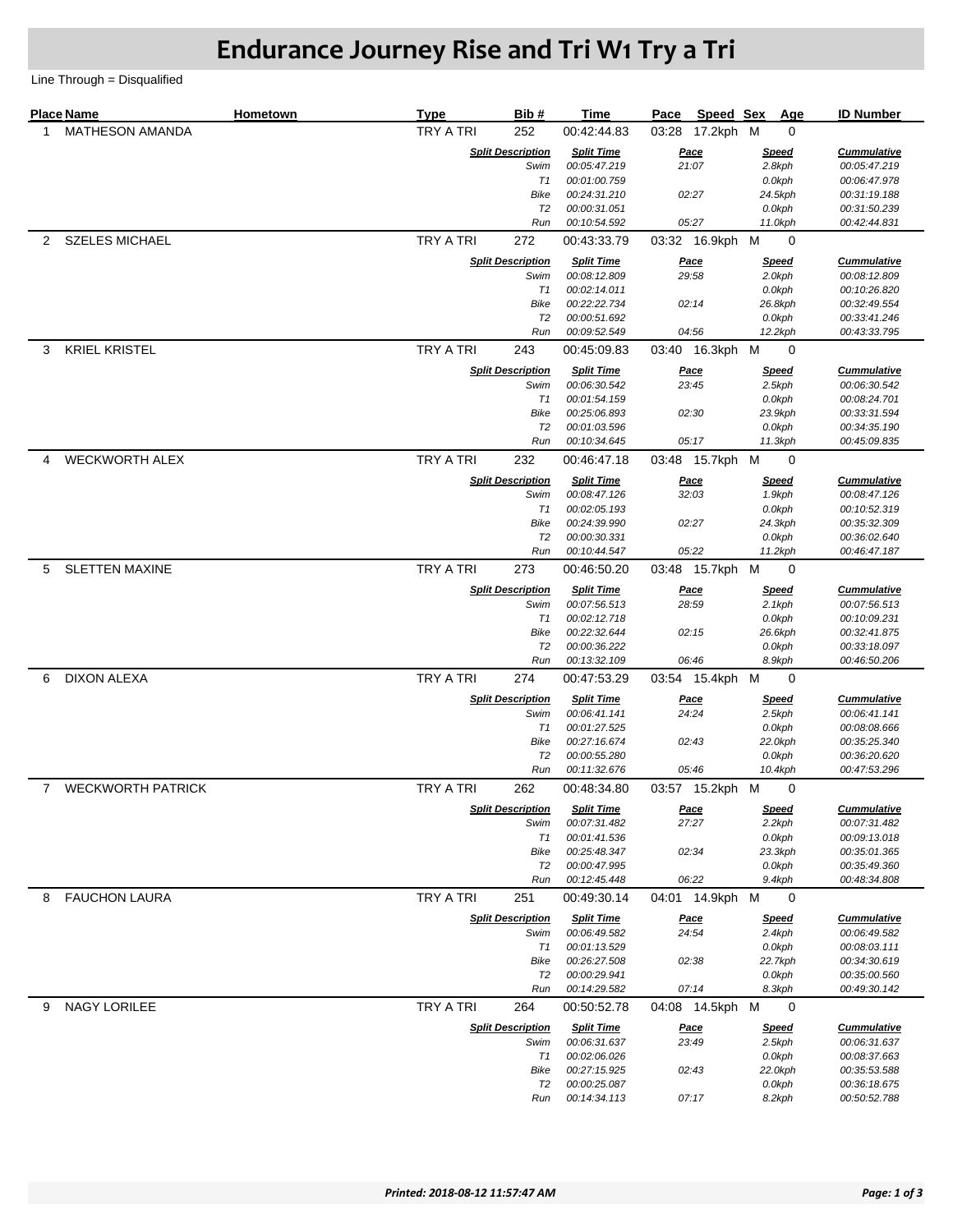## **Endurance Journey Rise and Tri W1 Try a Tri**

Line Through = Disqualified

|                 | <b>Place Name</b>         | Hometown | <b>Type</b>      | Bib#                             | Time                              | Pace                 | Speed Sex | Age                    | <b>ID Number</b>                   |
|-----------------|---------------------------|----------|------------------|----------------------------------|-----------------------------------|----------------------|-----------|------------------------|------------------------------------|
| 10 <sup>1</sup> | SCOTT-WAWRO AMY           |          | <b>TRY A TRI</b> | 233                              | 00:52:28.17                       | 04:16 14.0kph M      |           | 0                      |                                    |
|                 |                           |          |                  |                                  |                                   |                      |           |                        |                                    |
|                 |                           |          |                  | <b>Split Description</b><br>Swim | <b>Split Time</b><br>00:07:40.966 | <u>Pace</u><br>28:02 |           | <u>Speed</u><br>2.1kph | <b>Cummulative</b><br>00:07:40.966 |
|                 |                           |          |                  | T1                               | 00:01:44.709                      |                      |           | 0.0kph                 | 00:09:25.675                       |
|                 |                           |          |                  | Bike                             | 00:28:02.355                      | 02:48                |           | 21.4kph                | 00:37:28.030                       |
|                 |                           |          |                  | T2                               | 00:00:25.364                      |                      |           | 0.0kph                 | 00:37:53.394                       |
|                 |                           |          |                  | Run                              | 00:14:34.782                      | 07:17                |           | 8.2kph                 | 00:52:28.176                       |
| 11              | <b>BAYFIELD-ASH NICKI</b> |          | TRY A TRI        | 261                              | 00:53:42.12                       | 04:22 13.7kph M      |           | 0                      |                                    |
|                 |                           |          |                  | <b>Split Description</b>         | <b>Split Time</b>                 | <u>Pace</u>          |           | <u>Speed</u>           | <b>Cummulative</b>                 |
|                 |                           |          |                  | Swim                             | 00:08:03.628                      | 29:25                |           | 2.0kph                 | 00:08:03.628                       |
|                 |                           |          |                  | T1<br>Bike                       | 00:01:40.511<br>00:27:01.460      | 02:42                |           | 0.0kph<br>22.2kph      | 00:09:44.139<br>00:36:45.599       |
|                 |                           |          |                  | T2                               | 00:00:46.559                      |                      |           | 0.0kph                 | 00:37:32.158                       |
|                 |                           |          |                  | Run                              | 00:16:09.970                      | 08:04                |           | 7.4kph                 | 00:53:42.128                       |
|                 | 12 MOORE KYLE             |          | TRY A TRI        | 231                              | 00:53:59.74                       | 04:23 13.6kph M      |           | 0                      |                                    |
|                 |                           |          |                  | <b>Split Description</b>         | <b>Split Time</b>                 | <u>Pace</u>          |           | <u>Speed</u>           | <b>Cummulative</b>                 |
|                 |                           |          |                  | Swim                             | 00:06:25.658                      | 23:27                |           | 2.6kph                 | 00:06:25.658                       |
|                 |                           |          |                  | T1                               | 00:01:48.320                      |                      |           | 0.0kph                 | 00:08:13.978                       |
|                 |                           |          |                  | Bike                             | 00:31:20.253                      | 03:08                |           | 19.1kph                | 00:39:34.231                       |
|                 |                           |          |                  | T2<br>Run                        | 00:00:48.732<br>00:13:36.781      | 06:48                |           | 0.0kph<br>8.8kph       | 00:40:22.963<br>00:53:59.744       |
|                 | 13 WECKWORTH PAUL         |          | TRY A TRI        | 253                              | 00:54:28.49                       | 04:26 13.5kph M      |           | 0                      |                                    |
|                 |                           |          |                  | <b>Split Description</b>         | <b>Split Time</b>                 |                      |           | <u>Speed</u>           | <b>Cummulative</b>                 |
|                 |                           |          |                  | Swim                             | 00:07:30.083                      | <u>Pace</u><br>27:22 |           | 2.2kph                 | 00:07:30.083                       |
|                 |                           |          |                  | T1                               | 00:02:46.678                      |                      |           | 0.0kph                 | 00:10:16.761                       |
|                 |                           |          |                  | Bike                             | 00:31:16.287                      | 03:07                |           | 19.2kph                | 00:41:33.048                       |
|                 |                           |          |                  | T2                               | 00:00:25.573                      |                      |           | 0.0kph                 | 00:41:58.621                       |
|                 |                           |          |                  | Run                              | 00:12:29.874                      | 06:14                |           | 9.6kph                 | 00:54:28.495                       |
| 14              | <b>KRAUSS MELANIE</b>     |          | TRY A TRI        | 263                              | 00:56:39.52                       | 04:36 13.0kph M      |           | 0                      |                                    |
|                 |                           |          |                  | <b>Split Description</b>         | <b>Split Time</b>                 | <u>Pace</u>          |           | <u>Speed</u>           | <b>Cummulative</b>                 |
|                 |                           |          |                  | Swim<br>T1                       | 00:07:25.911<br>00:01:44.246      | 27:07                |           | 2.2kph<br>0.0kph       | 00:07:25.911<br>00:09:10.157       |
|                 |                           |          |                  | Bike                             | 00:30:34.156                      | 03:03                |           | 19.6kph                | 00:39:44.313                       |
|                 |                           |          |                  | T2                               | 00:00:53.781                      |                      |           | 0.0kph                 | 00:40:38.094                       |
|                 |                           |          |                  | Run                              | 00:16:01.428                      | 08:00                |           | 7.5kph                 | 00:56:39.522                       |
| 15              | <b>SNOOK LAUREEN</b>      |          | TRY A TRI        | 275                              | 00:58:11.44                       | 04:44 12.7kph M      |           | 0                      |                                    |
|                 |                           |          |                  | <b>Split Description</b>         | <b>Split Time</b>                 | <u>Pace</u>          |           | <u>Speed</u>           | <b>Cummulative</b>                 |
|                 |                           |          |                  | Swim                             | 00:11:32.566                      | 42:07                |           | 1.4kph                 | 00:11:32.566                       |
|                 |                           |          |                  | T1                               | 00:00:11.704                      |                      |           | 0.0kph                 | 00:11:44.270                       |
|                 |                           |          |                  | Bike<br>T2                       | 00:32:22.196<br>00:00:51.713      | 03:14                |           | 18.5kph<br>0.0kph      | 00:44:06.466<br>00:44:58.179       |
|                 |                           |          |                  | Run                              | 00:13:13.261                      | 06:36                |           | 9.1kph                 | 00:58:11.440                       |
| 16              | <b>PARKIN LISETTE</b>     |          | TRY A TRI        | 265                              | 00:58:39.77                       | 04:46 12.6kph M      |           | 0                      |                                    |
|                 |                           |          |                  | <b>Split Description</b>         | <b>Split Time</b>                 | <u>Pace</u>          |           | <u>Speed</u>           | <b>Cummulative</b>                 |
|                 |                           |          |                  | Swim                             | 00:07:46.928                      | 28:24                |           | 2.1kph                 | 00:07:46.928                       |
|                 |                           |          |                  | T1                               | 00:02:22.501                      |                      |           | 0.0kph                 | 00:10:09.429                       |
|                 |                           |          |                  | Bike                             | 00:28:34.900                      | 02:51                |           | 21.0kph                | 00:38:44.329                       |
|                 |                           |          |                  | T2<br>Run                        | 00:00:48.908                      | 09:33                |           | 0.0kph                 | 00:39:33.237                       |
| 17              | <b>ENGEL STEPHANIE</b>    |          | TRY A TRI        | 234                              | 00:19:06.536<br>01:00:08.52       | 04:53 12.2kph M      |           | 6.3kph<br>0            | 00:58:39.773                       |
|                 |                           |          |                  | <b>Split Description</b>         | <b>Split Time</b>                 |                      |           |                        | <b>Cummulative</b>                 |
|                 |                           |          |                  | Swim                             | 00:09:48.750                      | <u>Pace</u><br>35:48 |           | <u>Speed</u><br>1.7kph | 00:09:48.750                       |
|                 |                           |          |                  | T1                               | 00:02:32.171                      |                      |           | 0.0kph                 | 00:12:20.921                       |
|                 |                           |          |                  | Bike                             | 00:33:51.964                      | 03:23                |           | 17.7kph                | 00:46:12.885                       |
|                 |                           |          |                  | T2                               | 00:00:21.679                      |                      |           | 0.0kph                 | 00:46:34.564                       |
|                 |                           |          | <b>TRY A TRI</b> | Run                              | 00:13:33.962                      | 06:46                |           | 8.8kph                 | 01:00:08.526                       |
| 18              | LEE EVELYN                |          |                  | 242                              | 01:02:07.17                       | 05:03 11.9kph M      |           | 0                      |                                    |
|                 |                           |          |                  | <b>Split Description</b>         | <b>Split Time</b>                 | <u>Pace</u><br>27:32 |           | <u>Speed</u>           | <b>Cummulative</b>                 |
|                 |                           |          |                  | Swim<br>T1                       | 00:07:32.712<br>00:02:39.775      |                      |           | 2.2kph<br>0.0kph       | 00:07:32.712<br>00:10:12.487       |
|                 |                           |          |                  | Bike                             | 00:34:55.063                      | 03:29                |           | 17.2kph                | 00:45:07.550                       |
|                 |                           |          |                  | T2                               | 00:00:47.212                      |                      |           | 0.0kph                 | 00:45:54.762                       |
|                 |                           |          |                  | Run                              | 00:16:12.414                      | 08:06                |           | 7.4kph                 | 01:02:07.176                       |